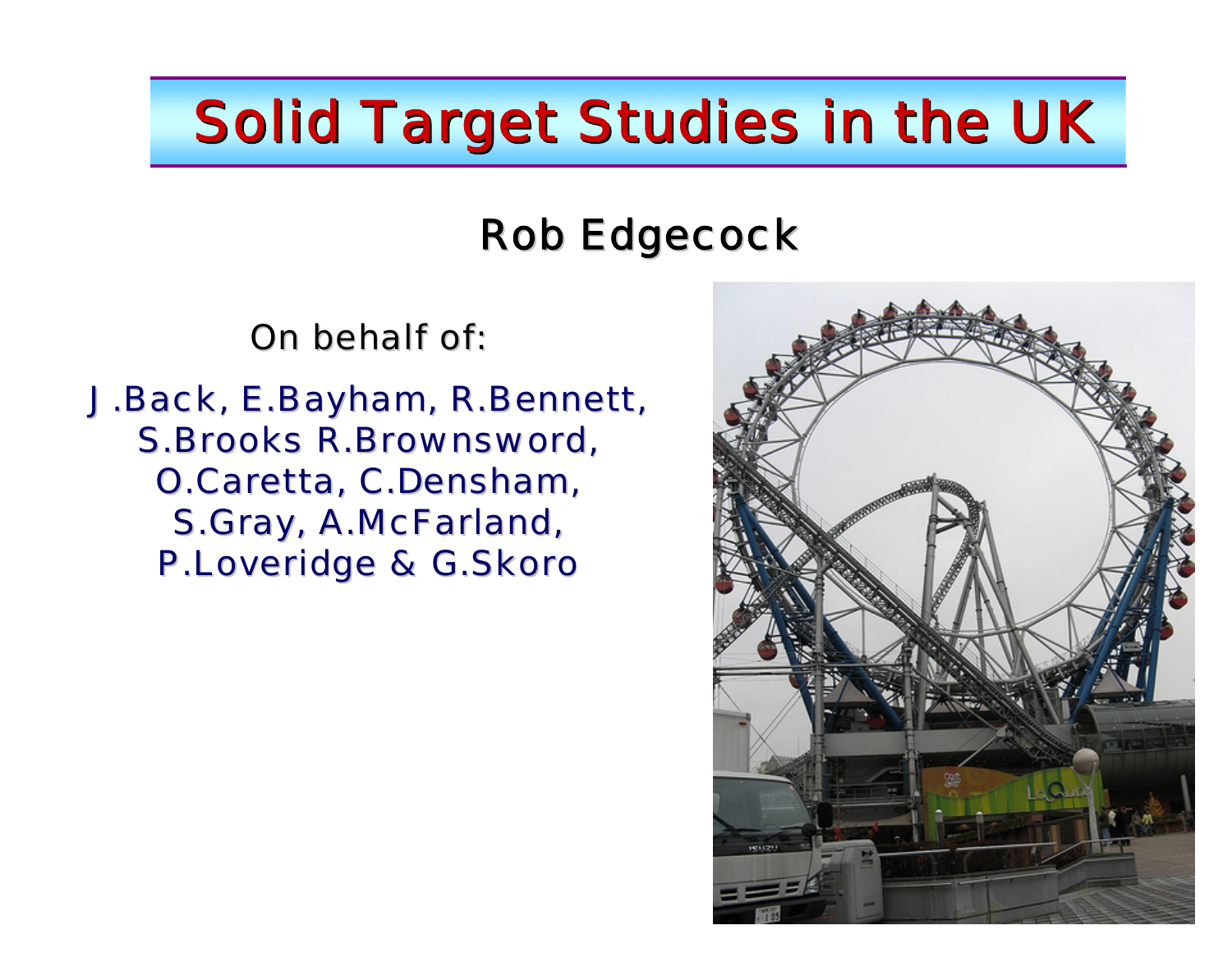

# **Introduction to Solid Targets**

- Why solid?
	- **. lots and lots of experience**
	- both liquid targets: looking at solids again
- Candidate materials strong at high temperature
	- tantalum
	- tungsten
- Issues:
	- **E** shock
	- **Example 1 Finanage Theorem**
	- temperature rise……..changing target, target station, etc
- Possibilities:
	- a number (150-500) of ~2x20cm bars
	- particle jet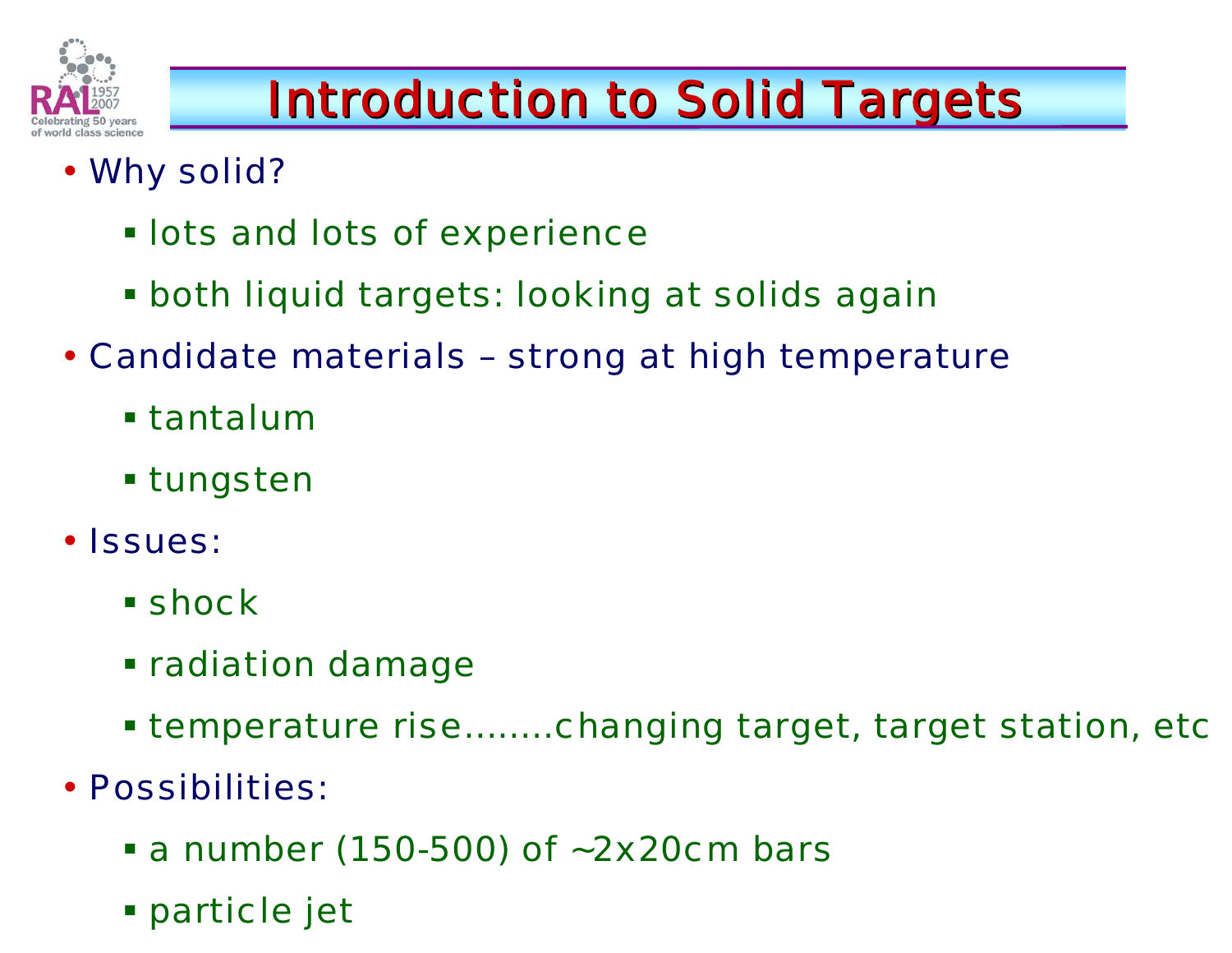

## **Radiation Damage**

### • ISIS:

- used tantalum for > 10 years, tungsten ~5 years
- **Example 12 Thanged after ~12dpa**
- ~2-5 years at NF, depending on # of targets
- no signs of swelling or embrittlement
- Ta examined in detail; W still to be done
- Still to be done
	- **Extength after irradiation .**
	- will be done by Nick Simos at BNL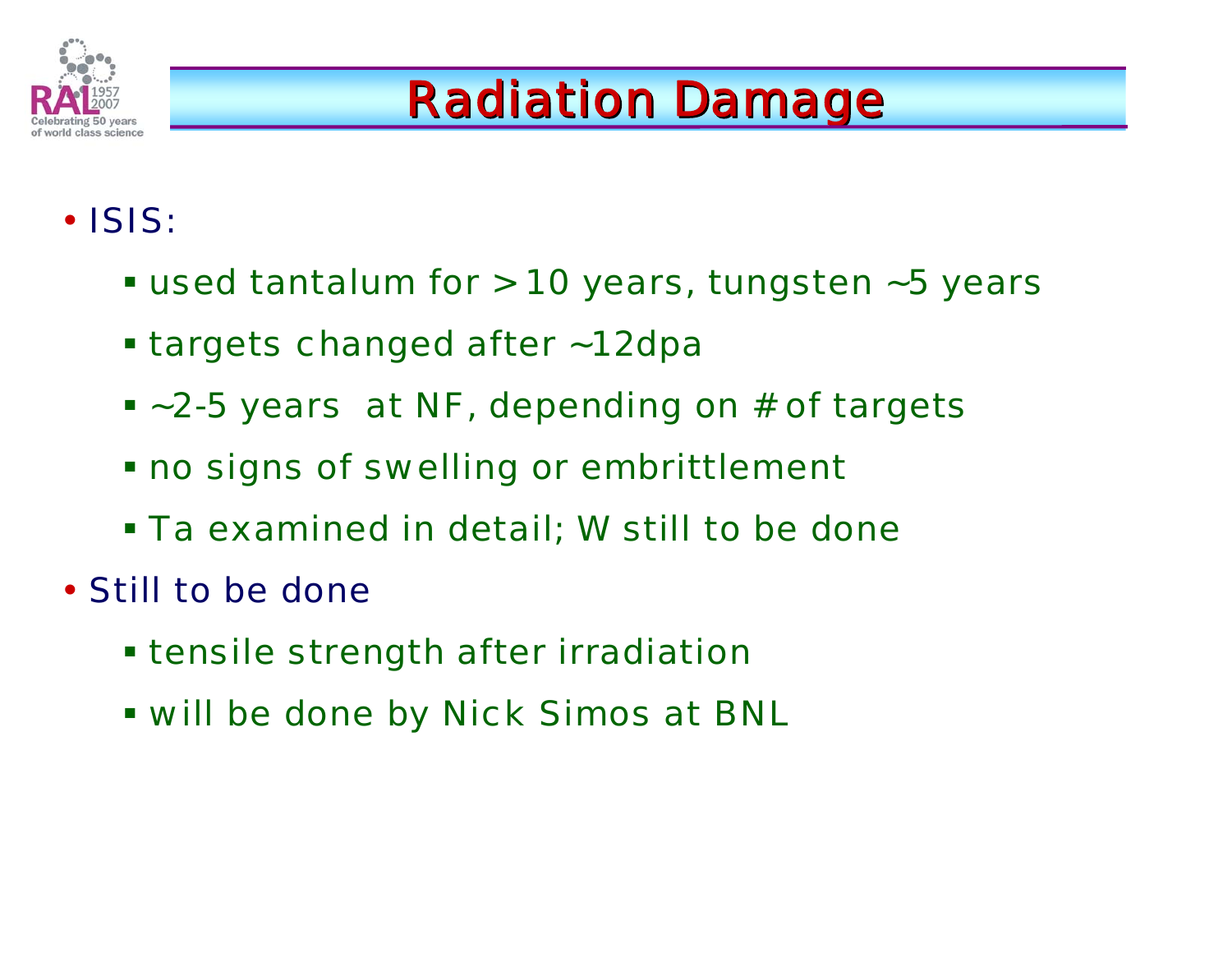

### **Shock**

- Solid show-stopper: one of main reasons for liquids
- $\bullet$ Impossible to lifetime test with proton beam, so



60kV, 8kA PSU, 100ns rise time

0.5mm diameter wire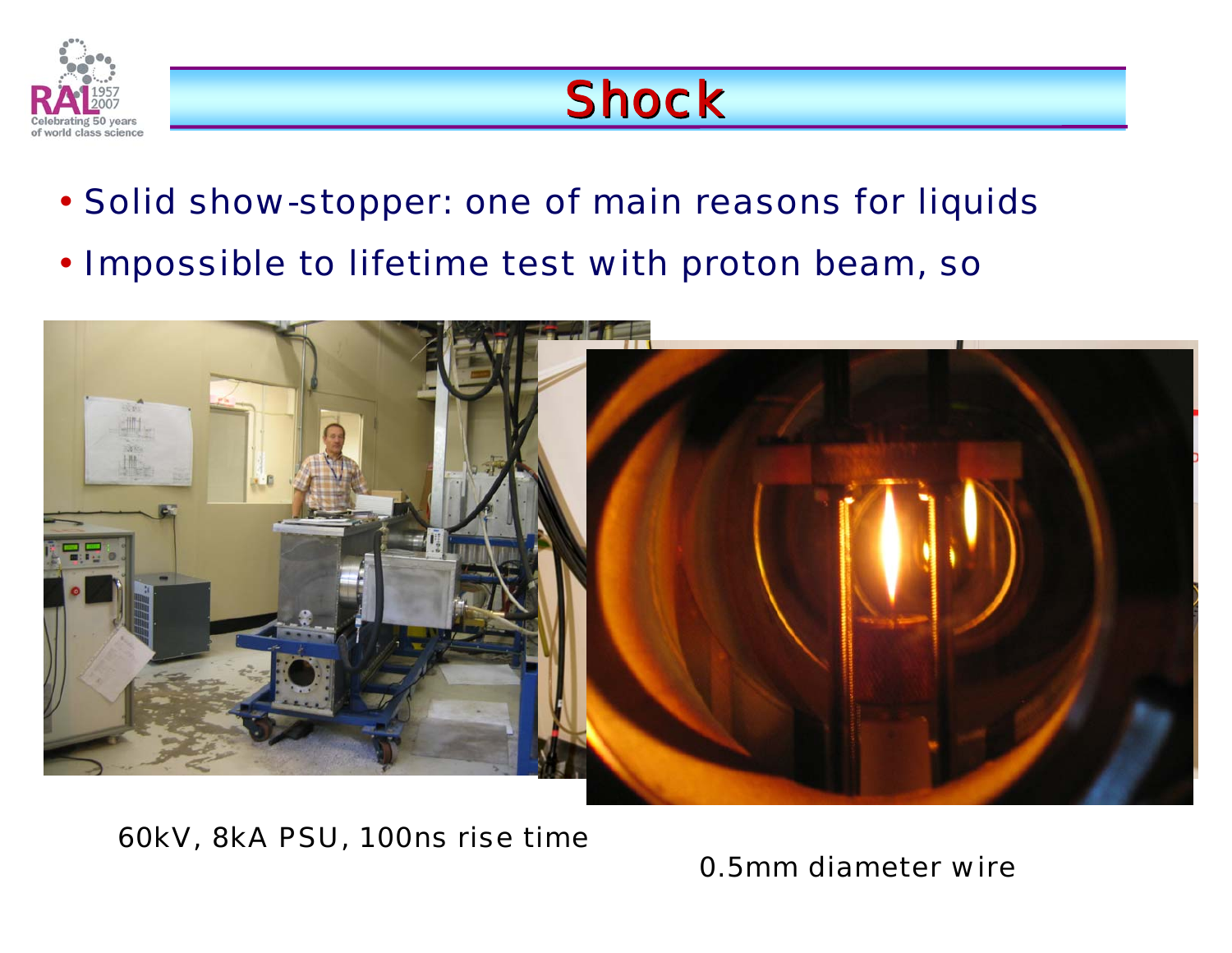| <b>Material</b>         | <b>Current</b><br>(A) | $\Delta T$ (K) | Max. $T(K)$ | <b>Pulses to</b><br>failure | Eq.<br>power |
|-------------------------|-----------------------|----------------|-------------|-----------------------------|--------------|
| <b>Tantalum</b>         | 3000                  | 60             | 1800        | 0.2x10 <sup>6</sup>         |              |
| Tungsten                |                       |                |             |                             |              |
|                         | 5560                  | 130            | 1900        | 4.2x10 <sup>6</sup>         | 2.7/5.0      |
| <b>Connector failed</b> | 5840                  | 140            | 2050        | $>9.0x10^6$                 | 3.0/5.4      |
|                         | 7000                  | 190            | 2000        | 1.3x10 <sup>6</sup>         | 4.3/7.8      |
|                         | 6200                  | 160            | 2000        | 10.1x10 <sup>6</sup>        | 3.3/6.1      |
|                         | 8000                  | 255            | 1830        | 2.7x10 <sup>6</sup>         | 6.1/>13      |
| Cable #6 failed         | 7440                  | 230            | 1830        | $0.5x10^6$                  | 5.2/11.4     |
|                         | 6520                  | 180            | 1940        | 26.4x10 <sup>6</sup>        | 4.1/8.7      |
|                         | 4720                  | 77             | 1840        | $>54.4x10^6$                | 2.1/4.5      |
|                         | 6480                  |                | ~100        | $>80.8x10^6$                | 4.0/8.6      |

For 200 targets: 10.6 years in 2cm >22 years in 3cm better at lower temperature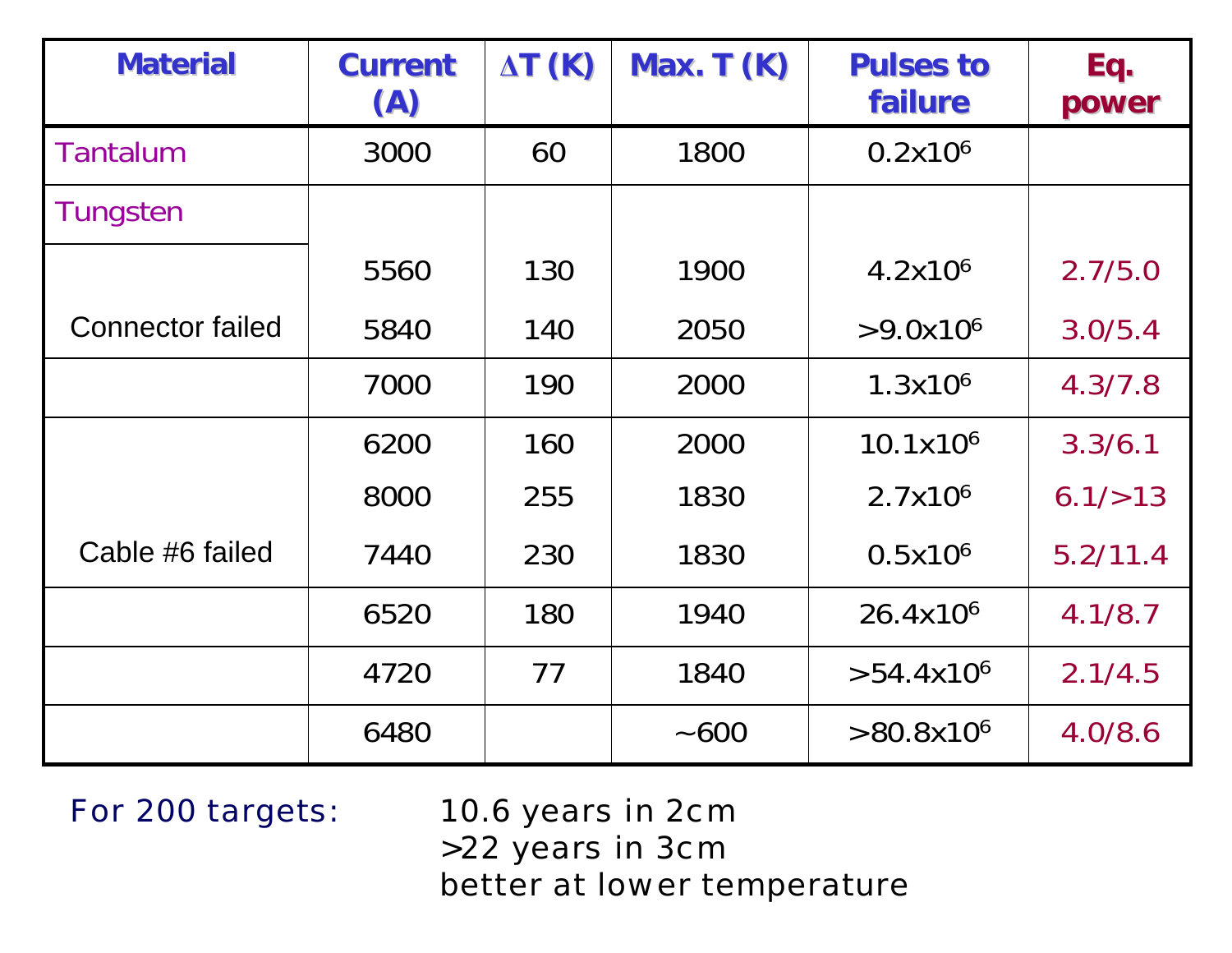

# Shock - current/next steps

### • VISAR

- Velocity Interferometry System for Any Reflector
- Surface displacements ~100nm; velocity ~1m/s
- Two main problems: Noise!Moving target
- **Signals now being seen new delay line required**

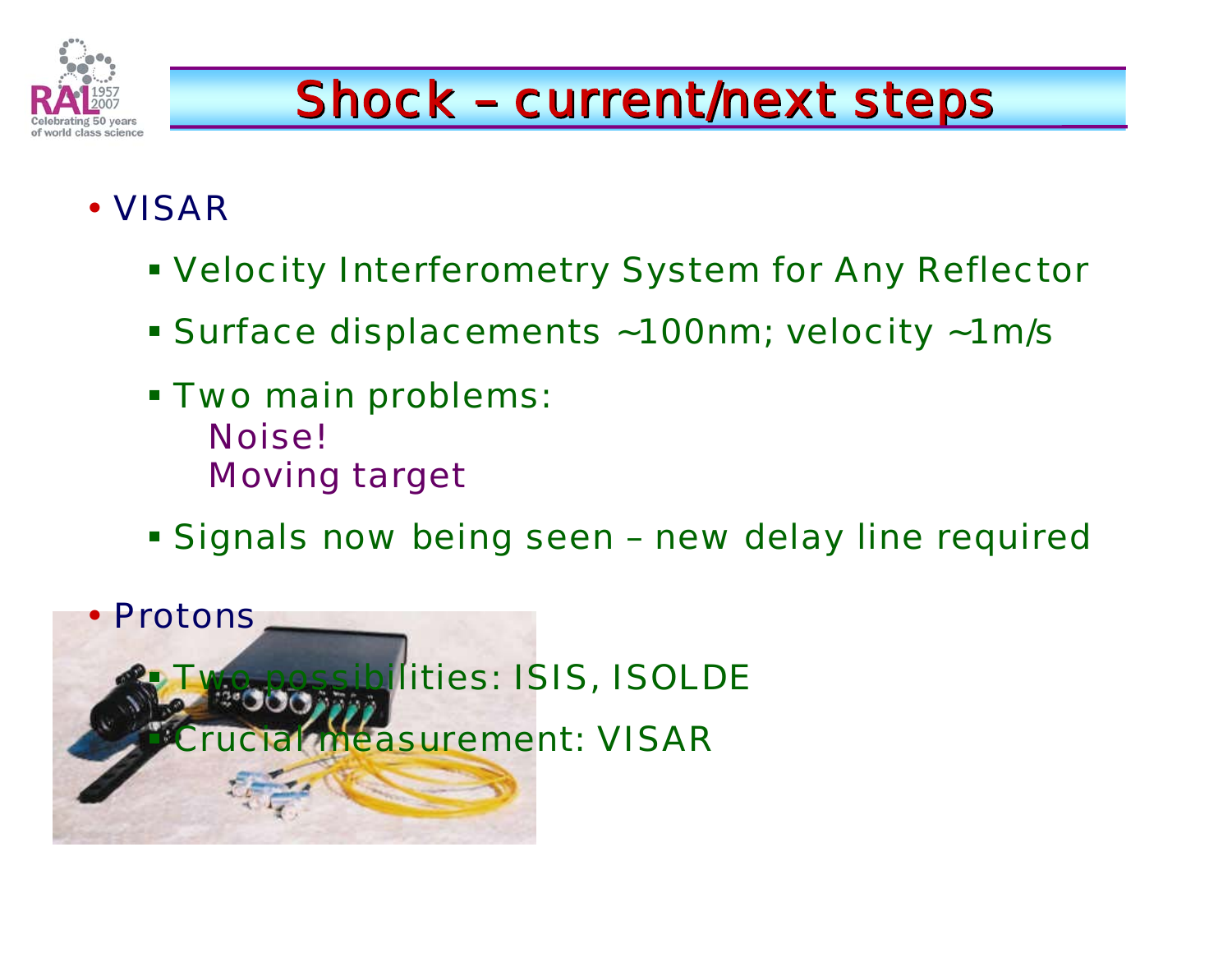

### **Temperature Rise**

- ΔT ~100K/pulse; ~5000K /second
- Must change target between pulses:
	- 150-500 targets, swapped between pulses
	- particle jet
- Two (and a bit) methods investigated

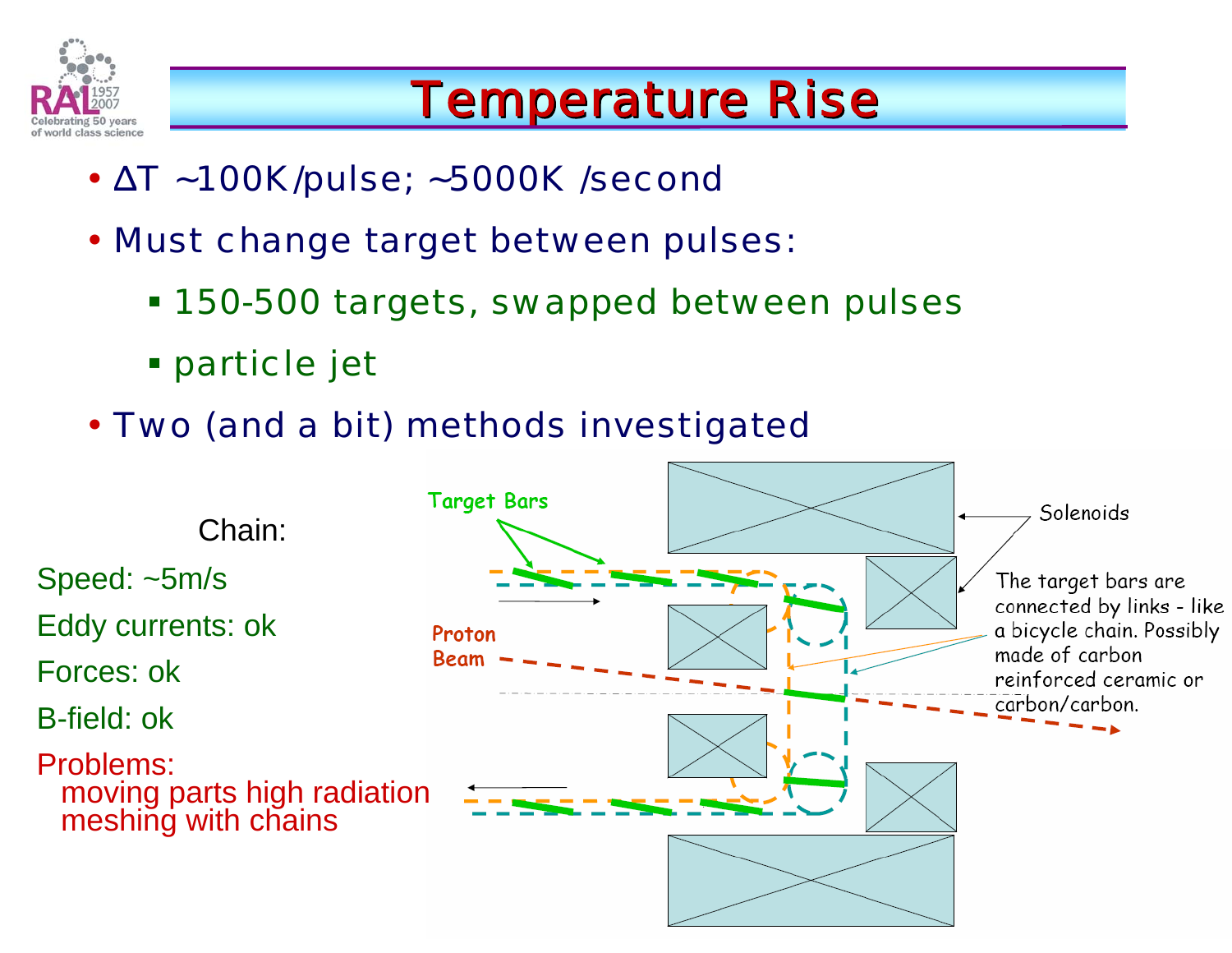

### **Temperature Rise**

• Wheels

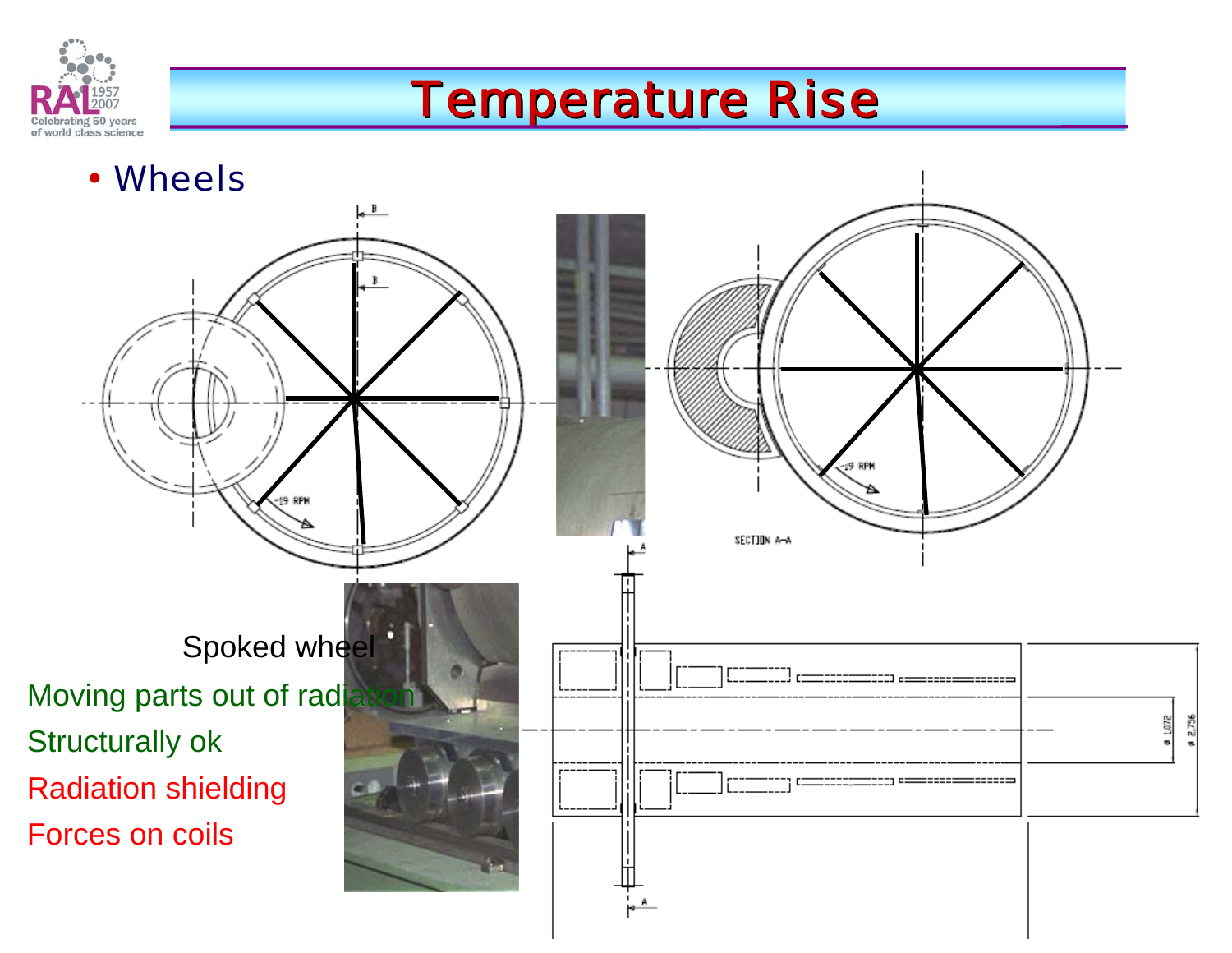

### Forces

### Study 2 solenoids



#### Main problem: radial and hoop stress exceed Cu tensile strength noted as problem in study 2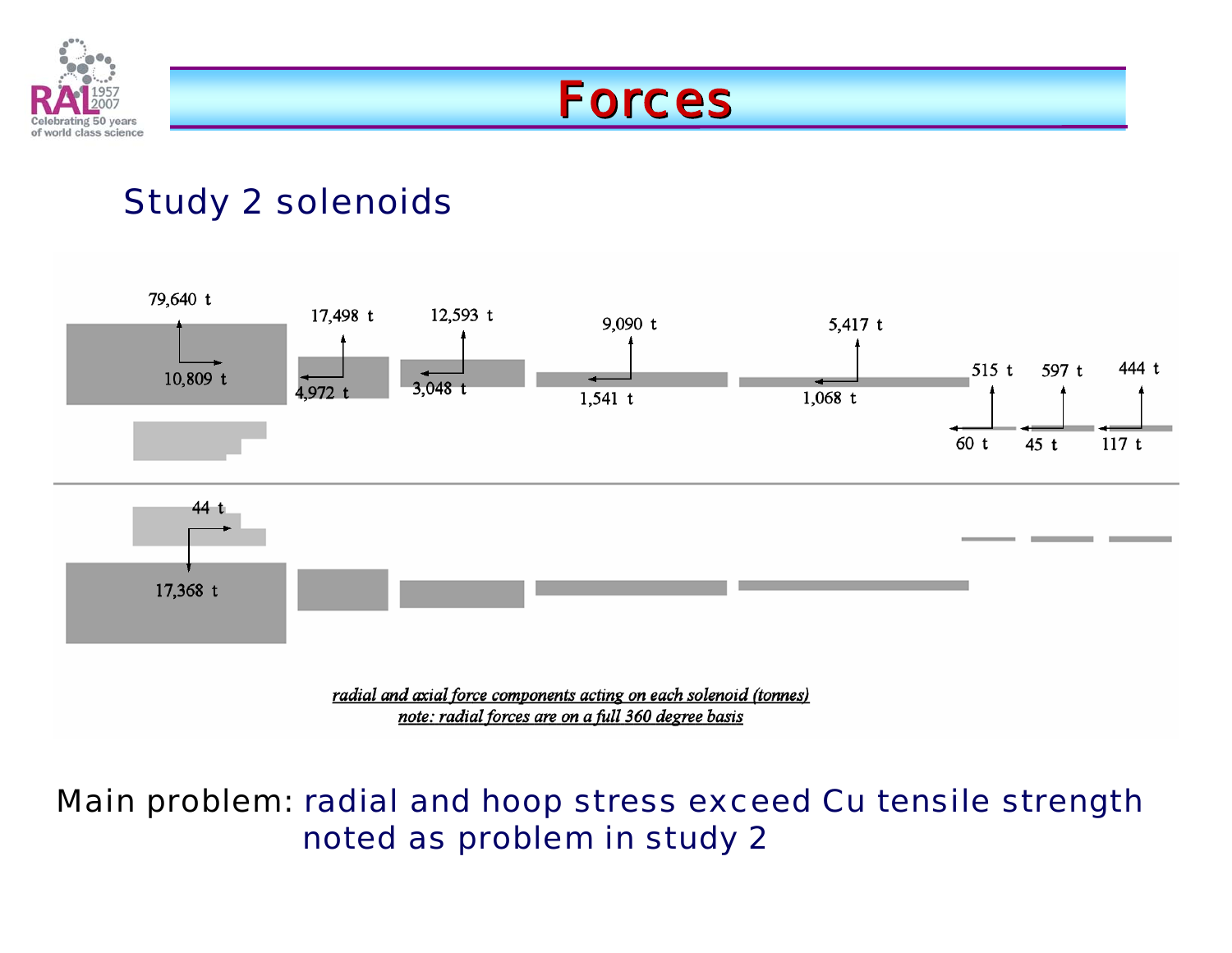

### Forces

#### "Helmholtz"



### ~7kt bending force: "very difficult"

Possible solutions: pulsed NC magnets smaller B-field (B<sup>2</sup> effect) spokeless wheel……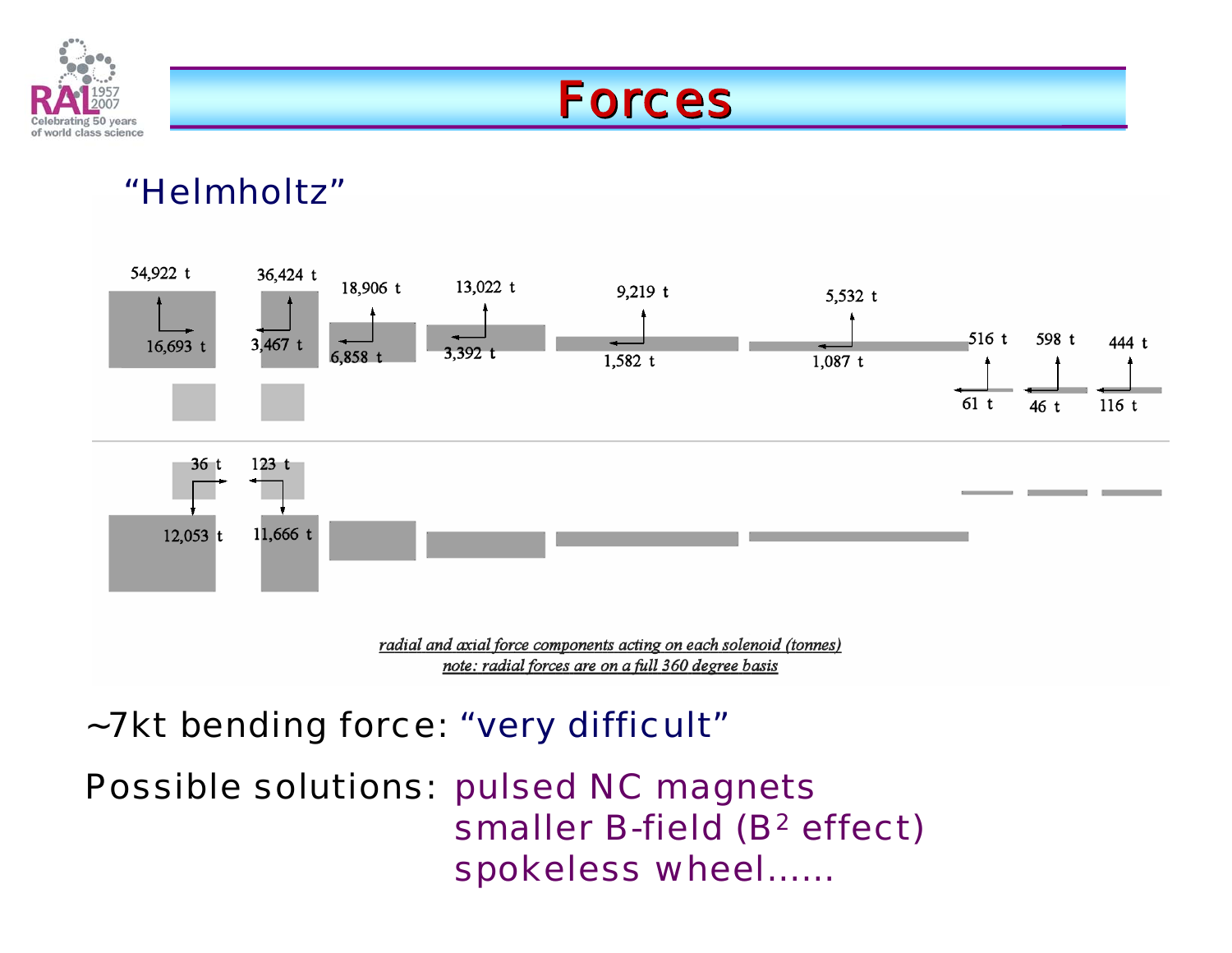

# **Spokeless Wheel**



Tritium in water

| <b>Outer diameter:</b>  | 5 <sub>m</sub> |  |
|-------------------------|----------------|--|
| Speed at rim:           | 5m/s           |  |
| <b>Revolution time:</b> | 3.14s          |  |
| Target spacing:         | 100mm          |  |
| # of targets:           | 157            |  |

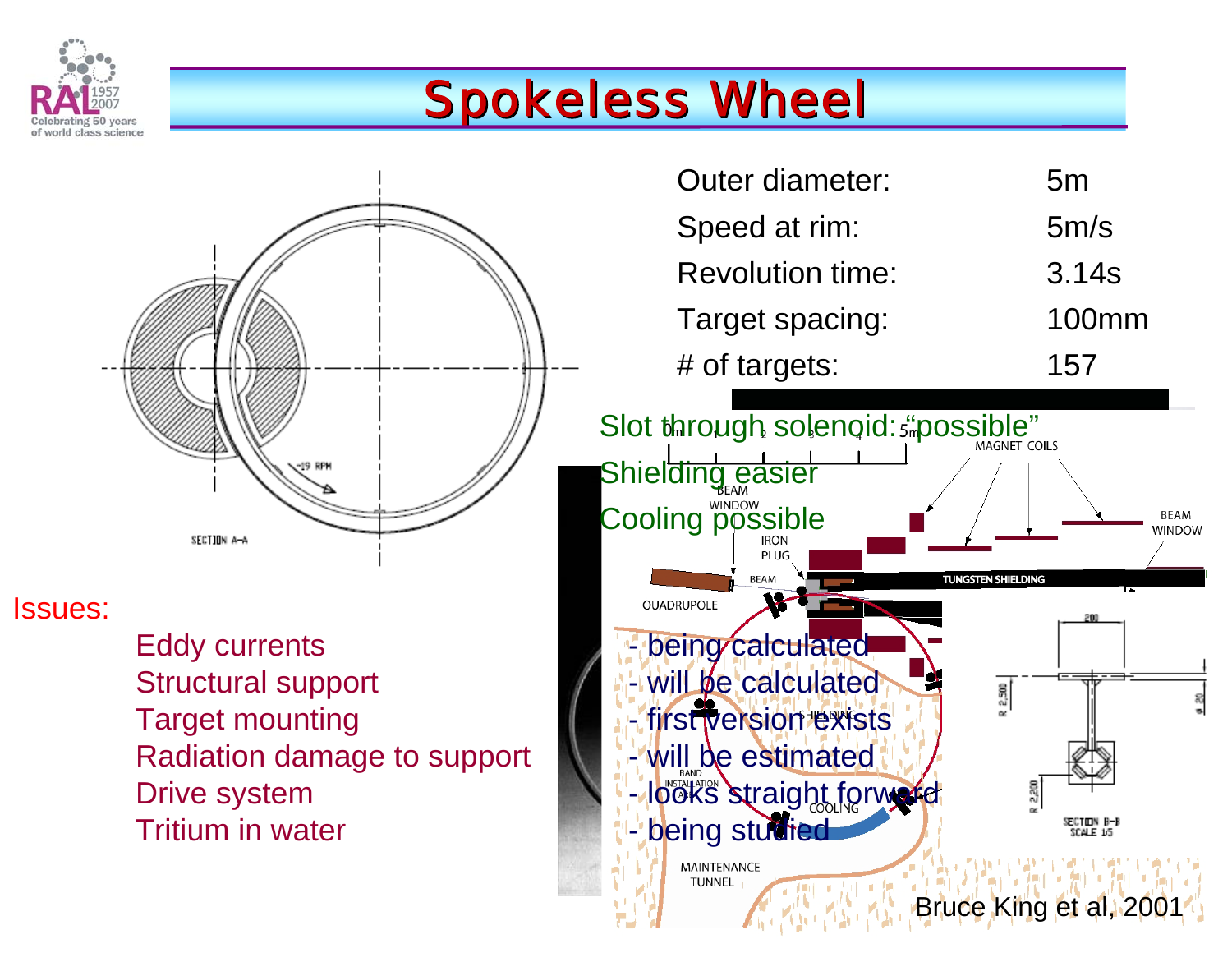

# **Particle Jet**

### **Advantages**

- Solid
	- Shock waves constrained within material no splashing, jets or cavitation as for liquids
	- Material is already broken  $\overline{\phantom{a}}$
	- Reduced chemistry problems compared with the liquid

#### Fragmented

- a near hydrostatic stress field develops in the particles so high pulsed energies can be absorbed before material damage
- Better for eddy currents ?
- Favourable (activated) material disposal through verification

#### Moving/flowing

- Replenishable
- Favourable heat transfer
- Decoupled cooling
- Metamorphic (can be shaped to convenience)

#### **Engineering considerations:**

- Could offer favourable conditions for beam windows?
- It is a mature technology with ready solutions for most issues
- Few moving parts away from the beam!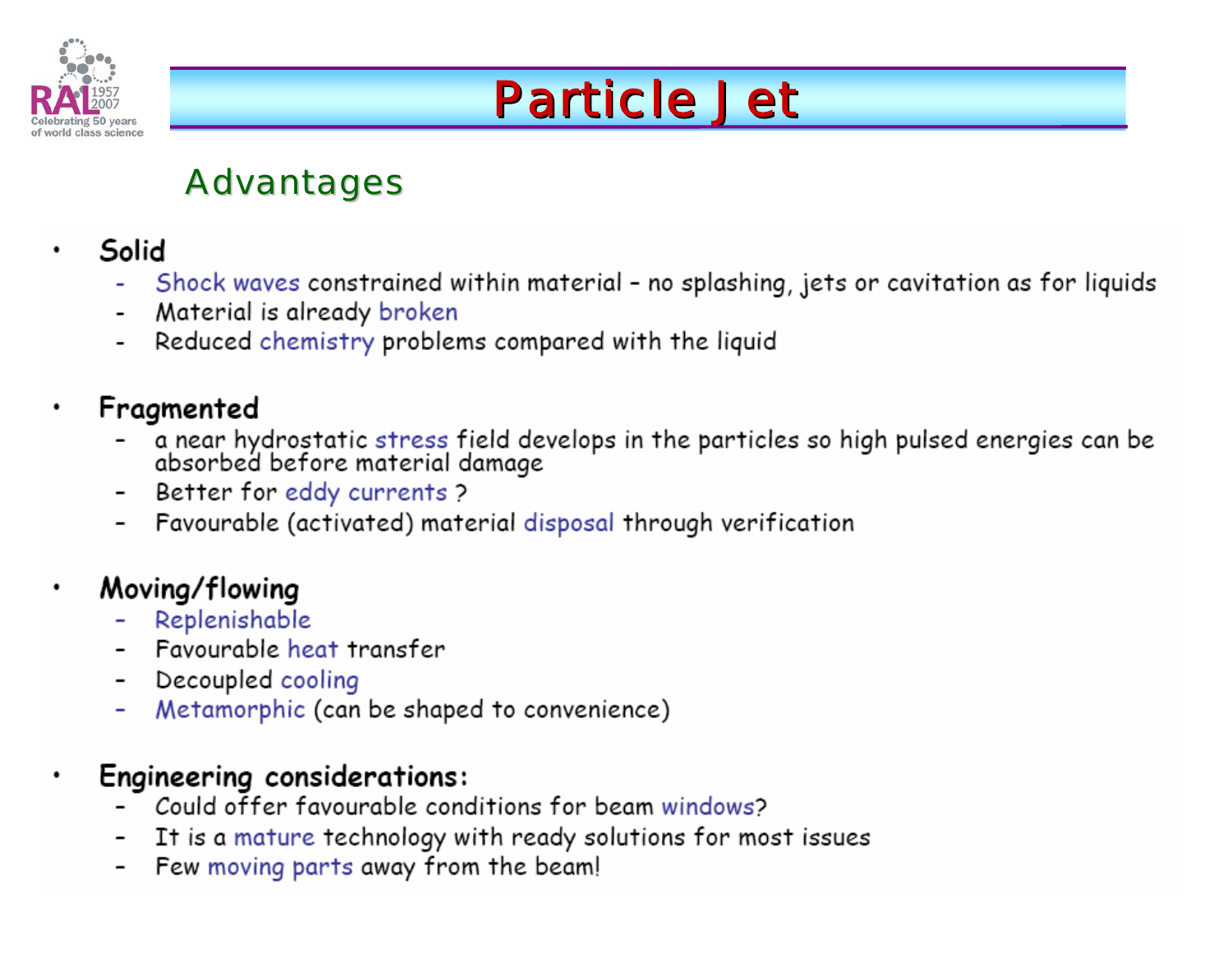

# **Particle Jet**

#### **Issues**

- Is W fluidisable and does it flow?
- What density can be achieved?
- Effects of magnetic field
- Effects of electric charge:
	- frictional electrostatic charge
	- **Exam charge**
- Elastic stress waves and thermal expansion
- Erosion and ware of rig and W particles
- Storage and disposal of radioactive powder

### First tests at Gericke Ltd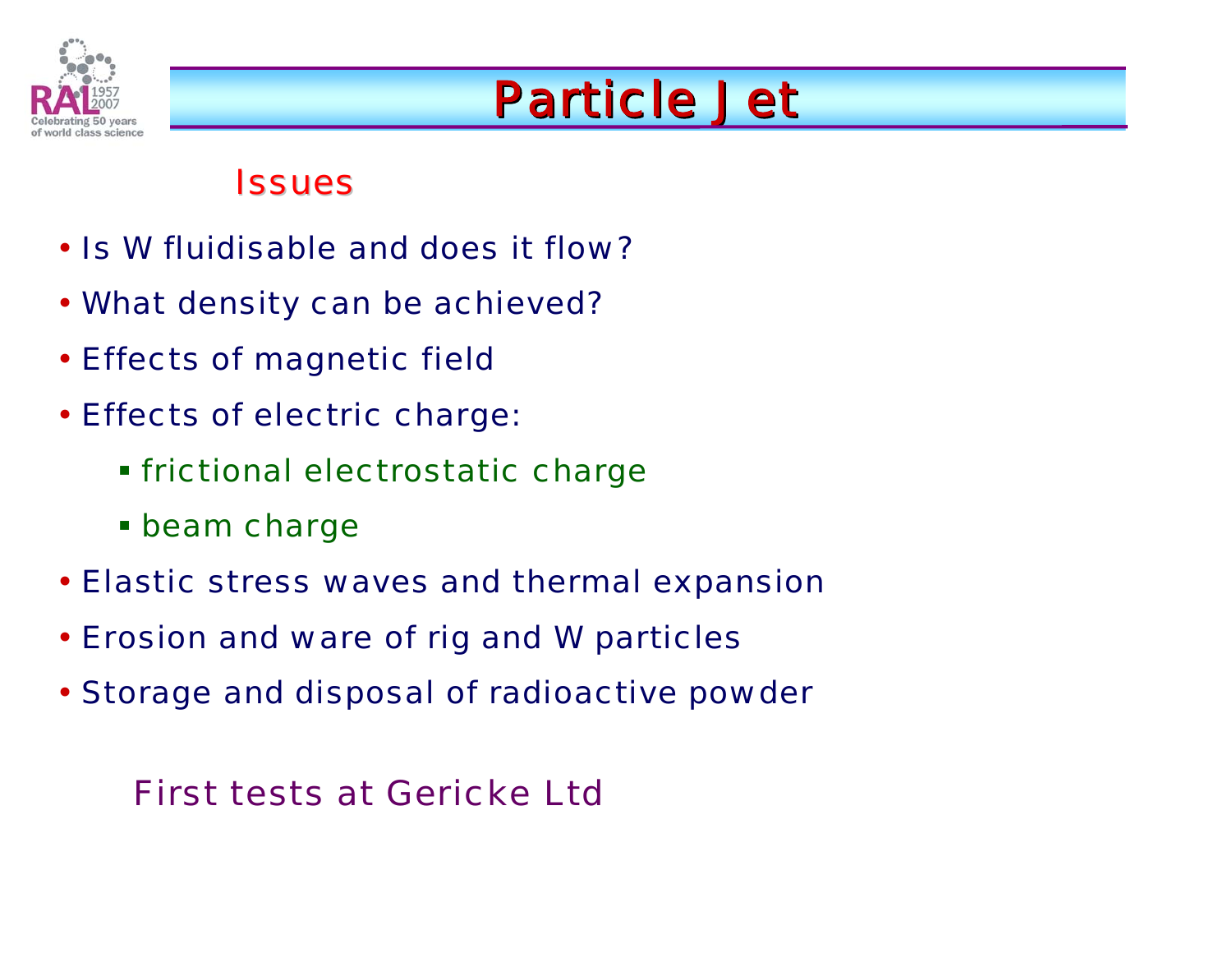

# **Particle Jet**



- W powder, <250μm particle size
- 3.9bar driving pressure
- Is fluidisable
- Does flow
- Density ~29% v/v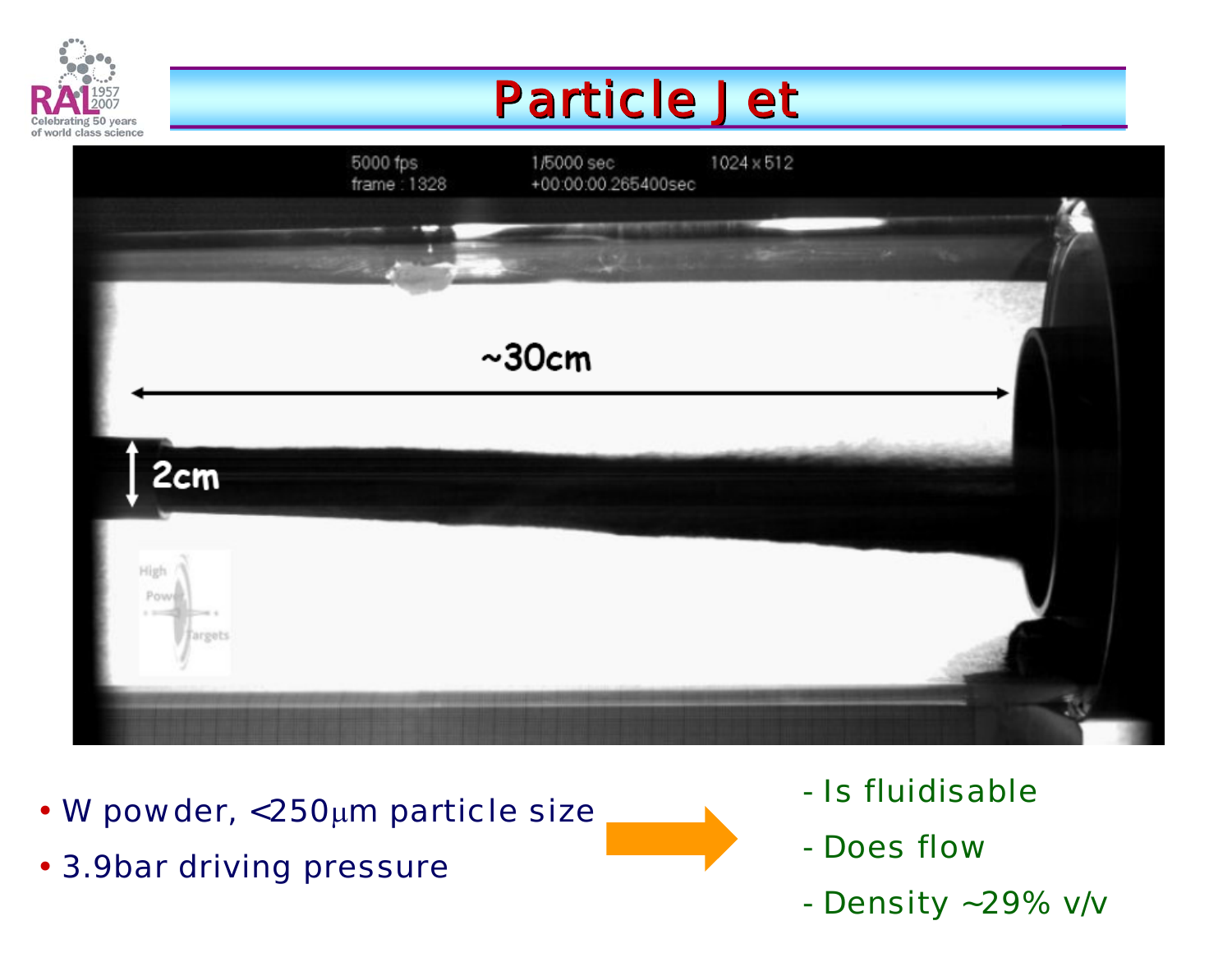

### **New Test Rig at RAL**



Study, in particular: long term erosion and wear density heat transfer optimum rig arrangement